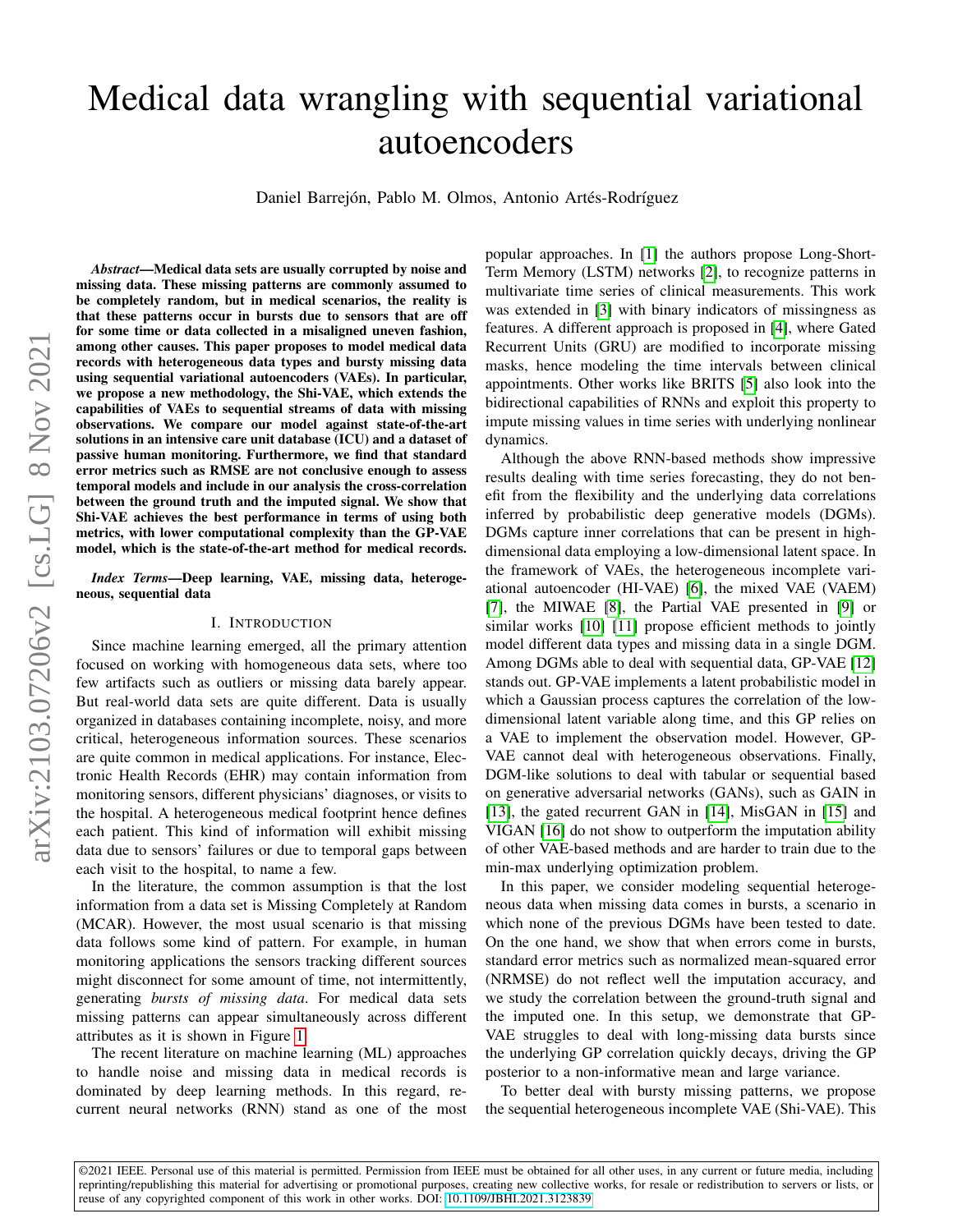<span id="page-1-0"></span>

Fig. 1: Example of heterogeneous streams of data with missing values from the medical data set. Red vertical lines correspond to missing values. Each row corresponds to a different type of data: the first two correspond to positive real-valued data and the third to binary data.  $D$  refers to dimensionality of the dataset,  $T$  to the temporal dimension and  $N$  to the number of samples.

model generalizes the HI-VAE model in [\[6\]](#page-8-5), including a latent temporal structure driven by LSTMs following a similar idea as in [\[17\]](#page-8-16). The extended memory properties of these networks provide a more robust ability to cope with missing bursts, efficiently capturing into the low-dimensional latent projection the correlation to past observations. Besides, Shi-VAE comes with efficient training methods based on amortized variational inference that can handle massive data sets. As a representative example of a medical database, we demonstrate the superior ability of Shi-VAE to deal with complex timeseries using two real data sets. First, we consider the data set from the 2012 Physionet Challenge [\[18\]](#page-8-17) which contains measurements of 35 electrophysiological signals for 12,000 patients monitored during 48 on the intensive care unit (ICU). Second, we consider a data set of human passive monitoring coming from mobile devices. It contains heterogeneous attributes (distance travelled, mobile phone usage, quality of sleep, etc.) and a challenging presence of bursty missing data. The Shi-VAE code to reproduce our experiments can be found in [https://github.com/dbarrejon/Shi-VAE.](https://github.com/dbarrejon/Shi-VAE) Overall, we claim the following contributions:

- We propose Shi-VAE as a robust generative model to handle heterogeneous time series corrupted with missing data.
- We demonstrate that NRMSE is a partial metric when it comes to compare imputation models in the presence of missing data in bursts.
- We propose to use a temporal correlation metric to compare the different models. This metric is more sensitive to detect over-smooth solutions.

We organize the paper as follows. Firstly, Section [II](#page-1-1) introduces the problem statement we want to tackle. Section [III](#page-1-2) presents Shi-VAE. In Section [IV](#page-4-0) we present the two data sets we have used to validate our model and the results we have found. Section [V](#page-7-0) presents our final remarks.

## II. A HUMAN MONITORING DATABASE

<span id="page-1-1"></span>Through patients' mobile phones and other wearable devices, continuous sensor data can be collected in a noninvasive manner, providing valuable information about everyday activity patterns. The possibility of inferring emotional states by analyzing smartphone usage data [\[19\]](#page-8-18), [\[20\]](#page-8-19), GPS traces of movement [\[21\]](#page-8-20), social media data [\[22\]](#page-8-21), and even sound recordings [\[23\]](#page-8-22) has become a growing research focus over the past decade.

One of the databases that we use in this paper was collected using the mobile application eB2 MindCare [\[24\]](#page-8-23) in a collaboration we carried out with two public mental health hospitals in Madrid (Hospital Universitario Fundación Jiménez Díaz and Hospital Universitario Rey Juan Carlos). This study was approved by the Fundación Jiménez Díaz Research Ethics Committee (Study code: LSRG-1-005 16). We periodically capture passive monitoring information from  $N = 170$  psychiatric patients using eB2 MindCare, thus registering different signals for every user. In particular, we are working with daily summary representations of every variable. The seven attributes we work with are listed in Table [I,](#page-1-3) along with the fraction of missing values across all patients.

Regarding the positive variables, distance, steps total, and vehicle are related to the patient's mobility. App usage is a positive variable that measures the total amount of active time the user has been using the phone, with social applications, phone calls, etc. Sleep is a positive variable that counts the total time a person has slept during a day. Regarding binary variables, sport explains whether the person has done any sport  $x_t = 1$  or not  $x_t = 0$  during the day and steps home states whether the person was at home  $x_t = 1$  or not  $x_t = 0$  at that particular day.

<span id="page-1-3"></span>

| Variable    | Type     | Missing Percentage [%] |
|-------------|----------|------------------------|
| Distance    | Positive | 42                     |
| Steps Home  | Binary   | 66                     |
| Steps Total | Positive | 22                     |
| App Usage   | Positive | 38                     |
| Sport       | Binary   | 62                     |
| Sleep       | Positive | 31                     |
| Vehicle     | Positive | 44                     |
|             |          |                        |

TABLE I: Human Monitoring data set.

Finally, we remark that, although the number  $D$  of attributes is the same for every patient  $(D = 7)$ , the signal length T per patient is very diverse. The average sequence length is 233. Figure [2](#page-2-0) illustrates the whole population and the missing pattern. From the Figure [2](#page-2-0) we can observe that almost any day comes with missing values, and hence we can expect long bursts of missing attributes.

In this paper, we demonstrate the superior ability of the proposed Shi-VAE to capture the non-trivial correlations among the database attributes and accurately impute missing values.

## III. PROPOSED MODEL

<span id="page-1-2"></span>We first introduce a general notation of the problem and then present the Shi-VAE model.

#### *A. Notation*

We define our data set as  $\mathcal{D} = \{X^1, \dots, X^N\}$ , where N corresponds to the total number of samples in the data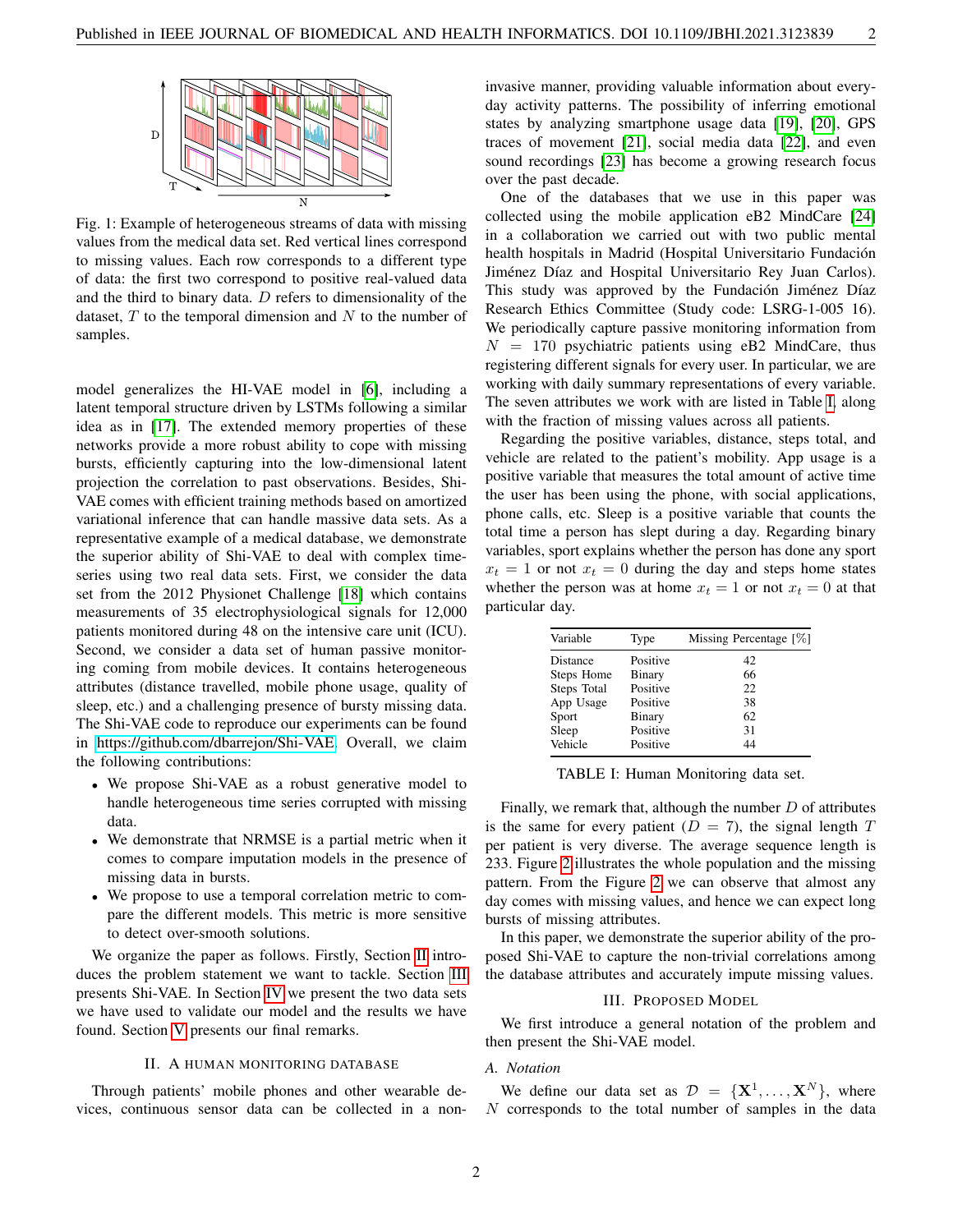<span id="page-2-0"></span>

Fig. 2: Overall view of the human monitoring database. Each patient has a given sequence length. Black means no record of that patient, magenta means a complete missing day and yellow that at least there is one variable present at that day.

set. Each sample  $X^n \in \mathbb{R}^{T^n \times d}$  has  $T^n$  observations  $x_t =$  $[x_{t1}, \ldots, x_{td}]^{\top} \in \mathbb{R}^d$ , where d refers to the dimension or attribute. From now on, we use  $X^n = X$  in order to relax notation. We consider heterogeneous attributes:

- Continuous Variables:
	- 1) Real-valued data: Data taking real values, *i.e.*,  $x_{td} \in \mathbb{R}$ .
	- 2) Positive-valued data: Data taking only positive values, *i.e.*,  $x_{td} \in \mathbb{R}^+$ .
- Discrete Variables:
	- 1) Binary Data: Data can only be either 1 or 0, *i.e.*,  $x_{td} \in [0, 1].$
	- 2) Categorical data: Data taking values in a finite unordered set, *i.e.*,  $x_{td} \in \{-1,0,1\}$ , or  $x_{td} \in$ {'negative, 'neutral, 'positive'}.

Furthermore, we assume that any  $x_t$  can have both observed values and missing values. Let us define  $\mathcal{O}_t$  as the index set for the observed attributes at time t and  $\mathcal{M}_t$  as the missing index at the same time. Hence  $\mathcal{O}_t \cap \mathcal{M}_t = \emptyset$ . With this notation, we can split this sentence into a vector containing observed attributes  $x_t^o$ , and a complementing vector containing missing attributes  $\mathbf{x}_t^m$ .

#### *B. The sequential heterogeneous incomplete VAE (Shi-VAE)*

This section presents the Shi-VAE probabilistic generative model, which extends the capabilities of a standard VAE to sequential heterogeneous data streams and handles missing data. In Shi-VAE, the temporal dependencies and shared correlations among attributes are captured by a latent hierarchy of low-dimensional latent variables: a continuous latent variable  $z_t \in \mathbb{R}^K$ , which follows a Mixture of Gaussian's (MoG) Prior distribution [\[25\]](#page-8-24), and a discrete latent variable  $s_t$  that represents the component of the MoG<sup>[1](#page-2-1)</sup>. We model the dependence between these two latent variables and the temporal data as follows:

<span id="page-2-2"></span>
$$
p(\mathbf{X}, \mathbf{Z}, \mathbf{S}) = \prod_{t=1}^{T} p_{\theta_x}(\mathbf{x}_t | \mathbf{z}_{\leq t}, \mathbf{s}_t) p_{\theta_z}(\mathbf{z}_t | \mathbf{z}_{< t}, \mathbf{s}_t) p_{\theta_s}(\mathbf{s}_t), (1)
$$

<span id="page-2-1"></span><sup>1</sup>Another option for the prior would be to use a mixture of posteriors as prior also known as VampPrior [\[26\]](#page-8-25). However, to us it is more reasonable to use a prior that is not dependent on the posteriors distributions, due to the implicit dependencies present in the model.

where  $\mathbf{Z} = \mathbf{z}_{\leq T}$  and  $\mathbf{S} = \mathbf{s}_{\leq T}$ . The joint probability density function is parameterized by  $\theta = {\theta_x, \theta_z, \theta_s}$ . From now on, we omit this dependency to further relax notation. Following [\[6\]](#page-8-5), we assume that given the latent variable  $z_t$  encodes all the correlation among attributes and hence they are all conditionally independent

$$
p(\mathbf{x}_t|\mathbf{z}_{\leq t}, \mathbf{s}_t) = \prod_{d \in \mathcal{O}_t} p(x_{td}|\mathbf{z}_{\leq t}, \mathbf{s}_t) \prod_{d \in \mathcal{M}_t} p(x_{td}|\mathbf{z}_{\leq t}, \mathbf{s}_t). \tag{2}
$$

The actual expression for each of the likelihood factors  $p(x_{td}|\mathbf{z}_{\leq t}, \mathbf{s}_t)$  depends on the data-type of every attribute, as we develop in the next sub-section.

The temporal dependency is encoded into the term  $p_{\theta_z}(\mathbf{z}_t|\mathbf{z}_{, which implements a RNN-based model to$ capture the temporal data correlation along time:

<span id="page-2-3"></span>
$$
p(\mathbf{z}_t|\mathbf{z}_{\n(3)
$$

where  $\mu_{0,t}$  and  $\Sigma_{0,t}$  define the parameters of the conditional prior distribution, and they are obtained as the output of a deep neural network (DNN)  $\varphi_{\omega}^{\text{prior}}(\cdot)$  that extracts features from the past hidden state  $h_{t-1}$  and the current discrete state  $s_t$ :

$$
[\boldsymbol{\mu}_{0,t}, \boldsymbol{\Sigma}_{0,t}] = \varphi_{\omega}^{\text{prior}}(\mathbf{h}_{t-1}, \mathbf{s}_t), \tag{4}
$$

where  $\Sigma_{0,t}$  is considered a diagonal matrix. The hidden state  $h_{t-1}$  encodes the information of the process z up to time  $t-1$ , and it is updated along time using an LSTM with the following state update recurrence

$$
\mathbf{h}_{t-1} = f_{\boldsymbol{\tau}}(\mathbf{y}_{t-1}, \mathbf{h}_{t-2}),\tag{5}
$$

where  $y_{t-1} = \varphi_{\omega}^{\mathbf{z}}(\mathbf{z}_{t-1})$  is the output of a DNN with input  $z_{t-1}$ . We choose to work with LSTM [\[2\]](#page-8-1) due to the ability to better cope with long sequences, but any other RNN architectures such as GRU [\[27\]](#page-8-26) could be used. Besides, in order to prevent the exploding gradient problem that can arise in RNNs, we clip the gradients to 0.5.

Finally, for the discrete latent variable  $s_t$  we assume an informative time-independent prior:

$$
p(\mathbf{s}_t) = \text{Categorical}(\mathbf{s}_t | \boldsymbol{\pi}), \tag{6}
$$

where  $\pi_k = 1/L$ , where L is the number of components in the mixture.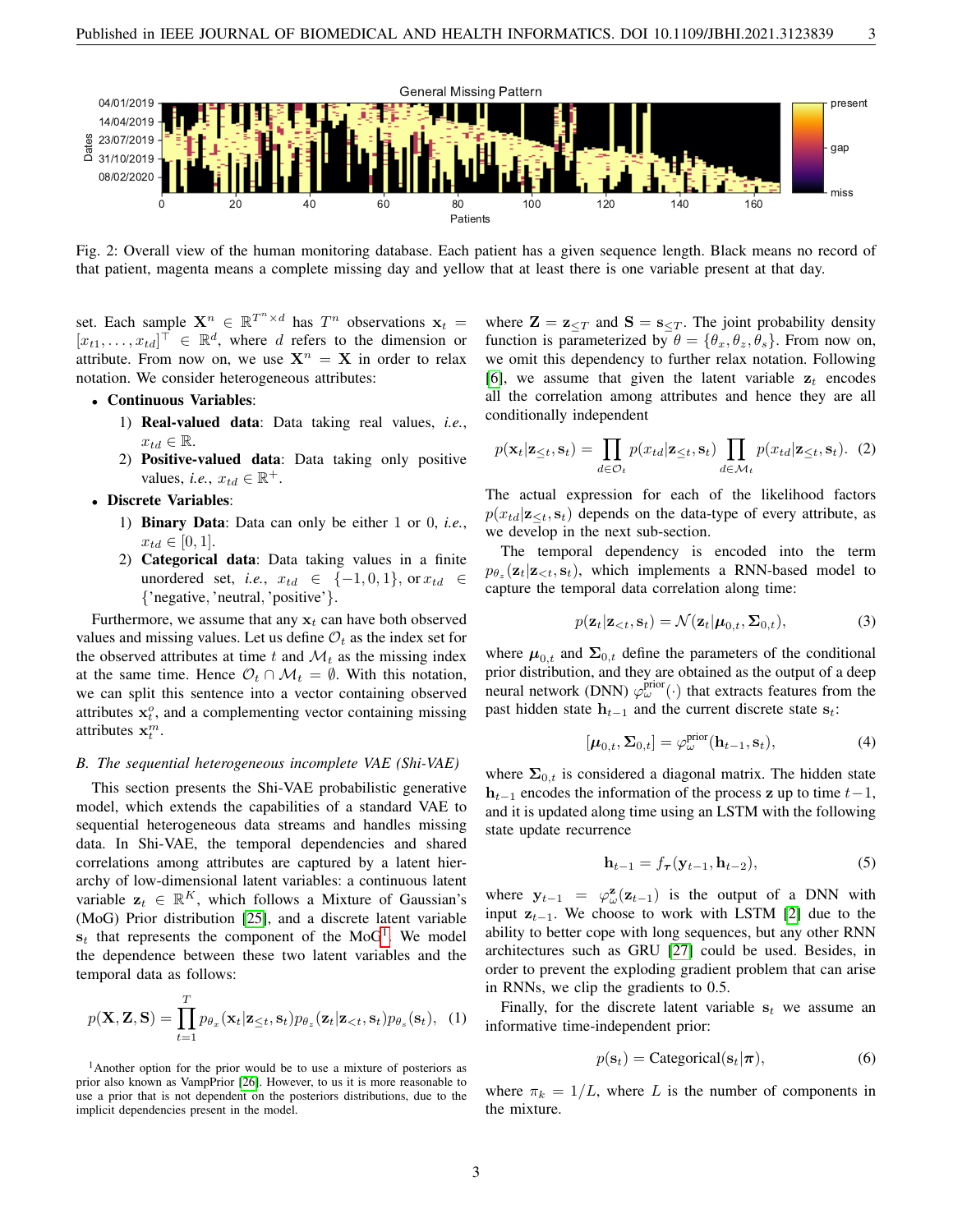<span id="page-3-0"></span>

Fig. 3: On a), Shi-VAE generative model. On b), Shi-VAE inference model.

#### *C. Heterogeneous Decoder*

We propose to use a factorized decoder that can handle different data-types for each attribute. A DNN is used to provide the likelihood parameters, e.g. mean and variance of a Gaussian distribution, given  $h_{t-1}, s_t$ , and  $y_t$ . We denote the likelihood parameters for the  $d$ -th attribute at time  $t$  as  $\gamma_t^d = \varphi_{\omega,d}^{\text{dec}}(\mathbf{h}_{t-1}, \mathbf{s}_t, \mathbf{y}_t)$ , where  $\varphi_{\omega,d}^{\text{dec}}$  is the *decoder* DNN, as it translates latent information into the observed variable space. Hence, the general likelihood expression is:

$$
p(x_{td}|\mathbf{z}_{\leq t}, \mathbf{s}_t) = p(x_{td}|\gamma_t^d)
$$
\n(7)

We consider the following data-types and associated likelihood forms:

1) Real-valued data: We assume a Gaussian likelihood distribution, *i.e.*,

$$
p(x_{td}|\gamma_t^d) = \mathcal{N}(\mu_{x,t}^d, \sigma_{x,t}^{2,d}),
$$
  
where  $[\mu_{x,t}^d, \sigma_{x,t}^{2,d}] = \varphi_{\omega,d}^{\text{dec}}(\mathbf{y}_t, \mathbf{s}_t, \mathbf{h}_{t-1})$  (8)

2) Positive real-valued data: We assume a log-Gaussian likelihood distribution, *i.e.*,

$$
p(x_{td}|\gamma_t^d) = \log \mathcal{N}(\mu_{x,t}^d, \sigma_{x,t}^{2,d}),
$$
\n
$$
\text{where } [\mu_{x,t}^d, \sigma_{x,t}^{2,d}] = \varphi_{\omega,d}^{\text{dec}}(\mathbf{y}_t, \mathbf{s}_t, \mathbf{h}_{t-1})
$$
\n(9)

3) Binomial data: We assume a Bernoulli likelihood distribution, *i.e.*,

$$
p(x_{td}|\gamma_t^d) = Be(p_{x,t}^d),
$$
  
where  $p_{x,t}^d = \sigma(\varphi_{\omega,d}^{\text{dec}}(\mathbf{y}_t, \mathbf{s}_t, \mathbf{h}_{t-1})),$  (10)

and  $p_{x,t}^d$  is the probability parameter of the Bernoulli distribution and  $\sigma$  is the sigmoid function.

4) Categorical data: We assume a multinomial likelihood distribution where the parameters of the likelihood are the  $C$ -dimensional output of a DNN with a log-softmax output

$$
\log p(x_{td} = c | \gamma_t^d) = \varphi_{\omega,d}^{\text{dec}}(\mathbf{y}_t, \mathbf{s}_t, \mathbf{h}_{t-1})|_c \tag{11}
$$

for  $c = 1, \ldots, C$ .

The left part of Figure [3](#page-3-0) illustrates the generative model defined by Equations [\(1\)](#page-2-2)-[\(7\)](#page-3-1). From this figure we can see the motivation of having a shared latent space on z and s but an independenent heterogeneous decoder where each likelihood for  $x_t^d$  is parameterized by  $\gamma_t^d$ .

## *D. Model training with Variational Inference*

Variational training [\[28\]](#page-8-27) involves optimizing a parameterized family of distributions  $q_{\eta}(\cdot)$  that approximate the latent posterior distribution given the observed data. This optimization is carried out by maximizing the well-known evidence lower bound (ELBO).

<span id="page-3-1"></span>The variational distribution for our model is defined as  $q_{\phi}(\mathbf{x}_{\leq T}^m, \mathbf{z}_{\leq T}, \mathbf{s}_{\leq T} | \mathbf{x}_{\leq T}^o)$  and it only depends on the observed attributes. Firstly, we need to define the variational distribution over the latent variable  $z_t$ 

<span id="page-3-2"></span>
$$
q_{\phi_z}(\mathbf{z}_t|\mathbf{z}_{  
where  $[\boldsymbol{\mu}_{z,t}, \boldsymbol{\Sigma}_{z,t}] = \varphi_{\omega}^{\text{enc}}(\varphi_{\omega}^{\mathbf{x}}(\tilde{\mathbf{x}}_t), \mathbf{h}_{t-1}, \mathbf{s}_t),$
$$

where  $\tilde{\mathbf{x}}_t$  denotes a D-dimensional vector where the missing dimensions have been replaced by zeros following the zero filling approach as described in [\[6\]](#page-8-5),  $\mu_{z,t}$  and  $\Sigma_{z,t}$  are the parameters of the variational distribution and  $\varphi^{\mathbf{x}}_{\omega}$  and  $\varphi^{\text{enc}}_{\omega}$  are neural networks.  $\Sigma_{z,t}$  is a diagonal matrix. The variational distribution for the discrete latent space  $s_t$  is defined as

<span id="page-3-3"></span>
$$
q_{\phi_s}(\mathbf{s}_t|\mathbf{x}_t^o,\mathbf{z}_{
$$

where the probability for each category is given by the output of the DNN  $\varphi_{\omega}^{\mathbf{s}}(\cdot)$  followed by a log soft-max function. The variational distribution will then be composed of the variational distribution from Equation [\(12\)](#page-3-2), the variational distribution from Equation [\(13\)](#page-3-3) and  $p(\mathbf{x}_t^m | \mathbf{z}_{\leq t}, \mathbf{s}_t)$ , *i.e.* 

$$
q_{\phi}(\mathbf{x}_{\leq T}^{m}, \mathbf{z}_{\leq T}, \mathbf{s}_{\leq T} | \mathbf{x}_{\leq T}^{o}) = \prod_{t=1}^{T} q_{\phi_{z}}(\mathbf{z}_{t} | \mathbf{z}_{
$$
q_{\phi_{s}}(\mathbf{s}_{t} | \mathbf{x}_{t}^{o}, \mathbf{z}_{
$$
p(\mathbf{x}_{t}^{m} | \mathbf{z}_{\leq t}, \mathbf{s}_{t}).
$$
$$
$$

The inference model is shown at the right part of Figure [3.](#page-3-0) By expanding the following expression

$$
\log p(\mathbf{X}^o) \ge \int q(\mathbf{X}^o, \mathbf{X}^m, \mathbf{Z}, \mathbf{S}) \log \frac{p(\mathbf{X}, \mathbf{Z}, \mathbf{S})}{q(\mathbf{X}^o, \mathbf{X}^m, \mathbf{Z}, \mathbf{S})} d\mathbf{Z} d\mathbf{S} d\mathbf{X}^m,
$$
\n(15)

we obtain the ELBO objective training function defined in Equation [\(16\)](#page-4-1). The first term inside the sum in Equation [\(16\)](#page-4-1)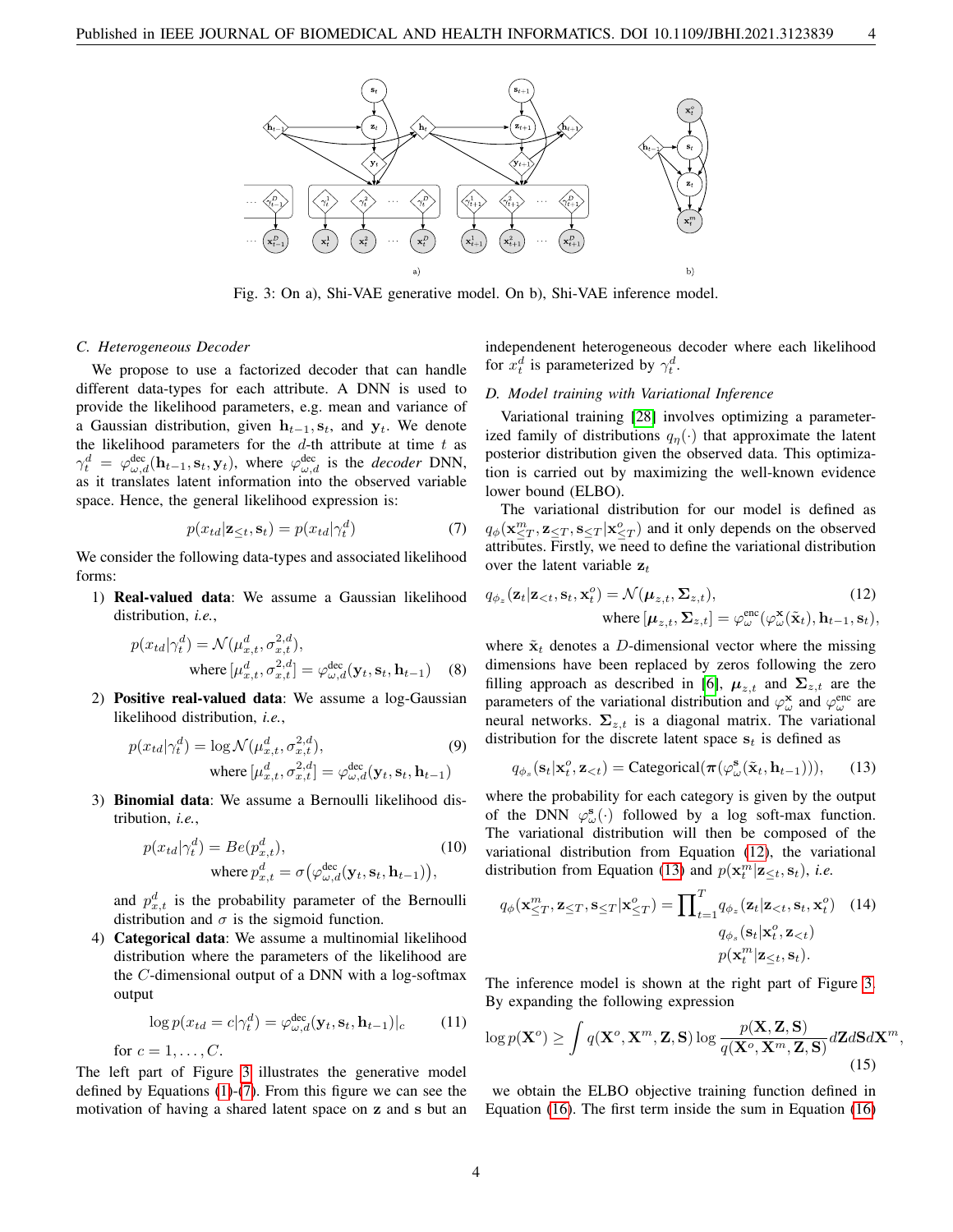$$
\log p(\mathbf{X}^o) \geq \sum_{t=1}^T \left[ \underbrace{\mathbb{E}_{q(\mathbf{s}_t|\mathbf{x}_t^o,\mathbf{z}_{(16)
$$

is the average reconstruction log-likelihood (e.g. how well we explain the observed data given the latent space induced by the approximated posterior), while the other two Kullback-Leibler (KL) divergence terms act like regularizers that penalize for posteriors far from the prior latent distributions. Although the expectation over  $q(\mathbf{s}_t|\mathbf{x}_t^o)$  can be computed analytically, since  $s_t$  is a discrete variable, due to the temporal dependencies encoded on the hidden state of the RNN  $h_t$  we approximate such expectations at low complexity by sampling from  $q(\mathbf{s}_t|\mathbf{x}_t^o)$ using the Gumbel-softmax trick [\[29\]](#page-8-28). Finally, in Equation [\(16\)](#page-4-1)  $\beta$  is a regularization parameter that we gradually increase during training, in a way the KL terms do not dominate over the reconstruction term during the earlier stages of training. Upon training, data is normalized. Standard-scaling is used for real attributes, and also to the logarithm of positive attributes. Categorical data is one-hot encoded.

## <span id="page-4-2"></span>*E. The GP-VAE probabilistic model*

As discussed in the introduction, GP-VAE [\[12\]](#page-8-11) stands out as the state-of-the-art VAE to handle temporal series. Before addressing the experimental section, it is relevant to compare at this point the GP-VAE probabilistic model with respect to Shi-VAE. In GP-VAE, the latent temporal variable  $z_t$  is modeled with a Gaussian Process (GP) [\[30\]](#page-8-29), i.e.,  $\mathbf{z}_t \sim \mathcal{GP}(m_z(\cdot), k_z(\cdot, \cdot))$ . The GP prior on the latent space is flexible and robust but it comes at the cost of inverting the kernel matrix, which has a time complexity of  $\mathcal{O}(T^3)$ . In contrast, the RNN-based correlation model in [\(3\)](#page-2-3) comes with a computational cost that grows linearly in T. Moreover, designing a kernel function for GP-VAE that accurately captures correlations in feature space and also in the temporal dimension is challenging.

As in Shi-VAE, in GP-VAE given  $z_t$  all the attributes are conditionally independent. Indeed, the GP-VAE and its inference machinery [\[12\]](#page-8-11) does not consider heterogeneous observations, and all observations are modelled with realvalued Gaussian distributions.

## IV. EXPERIMENTAL RESULTS

<span id="page-4-0"></span>In this section we test the ability of Shi-VAE to exploit hidden correlations between attributes and infer trustworthy reconstructions in the presence of missing bursts. The following models are tested against Shi-VAE in the different experiments:

- Mean: We replace the missing values with the mean corresponding to the subsampled signal.
- Last Obs Carried Forward (LOCF): We impute using the last observed value for a given attribute.
- <span id="page-4-1"></span>• KNN: We use *k*-nearest neighbor with normalized Euclidean distance to find similar samples, and then impute with a weighted average of the neighbors.
- Matrix Factorization (MF): We subsample and factorize the data into two low-rank matrices and impute the missing entries with matrix completion [\[31\]](#page-8-30).
- MICE: We use Multiple Imputation by Chained Equations (MICE), a very common method for missing value imputation which imputes those missing values from multiple imputations with chained equations [\[32\]](#page-8-31).
- GP-VAE: The GP-VAE described in Section [III-E.](#page-4-2)

We remark that both MF and MICE are "genie-aided" in the sense that they observe future values of the signal with-in a window to impute the results. The rest of the algorithms perform missing data imputation in an on-line fashion. Both GP-VAE and Shi-VAE reconstruct missing values by projecting the observed sequence to the latent space and then reconstruct the missing values using the generative model. The following python packages were used in order to implement the following methods: *fancyimpute* for Mean, KNN and MF; autoimpute for LOCF and *scikit-learn* for MICE<sup>[2](#page-4-3)</sup>.

We show results for three data sets. First, a synthetic data set generated by a heterogeneous HMM (Hidden Markov Model) with large hidden space, the human monitoring database described in Section [II,](#page-1-1) and the well known medical data set Physionet [\[18\]](#page-8-17). While in the first database, the generated data set does not contain any missing data, note that both Physionet and the human monitoring database have quite a lot of missing observations. We evaluate performance over artificial missing data that we further incorporate into the data streams in all cases. We introduce missing sequences of random length for every variable to emulate missing bursts. A visual example can be seen in Figure [4.](#page-5-0) Each burst is generated sampling a random length from a uniform distribution  $U(3, 10)$  and placing the burst in a random position given by an observed value. For every case (database and % introduced missing data), we create 10 random masks with a different missing pattern each, that we use to compute average errors and standard deviations around them. All masks implemented in the experiments are accessible in the code repository [https://github.com/dbarrejon/Shi-VAE.](https://github.com/dbarrejon/Shi-VAE)

We used the default setups for all the baselines model except for the GP-VAE, where we set the latent dimension to 2 in the synthetic data set, to 35 for Physionet and to 5 for the other two databases, since these values provided optimized results after cross-validation. The cross-validated parameter configuration for the Shi-VAE is described in Table [II.](#page-5-1)

<span id="page-4-3"></span><sup>&</sup>lt;sup>2</sup> [autoimpute\(0.12.1\) \[33\],](https://pypi.org/project/autoimpute/) [fancyimpute\(0.5.5\) \[34\],](https://github.com/iskandr/fancyimpute) [mice\(0.23.2\) \[35\]](https://scikit-learn.org/stable/modules/generated/sklearn.impute.IterativeImputer.html)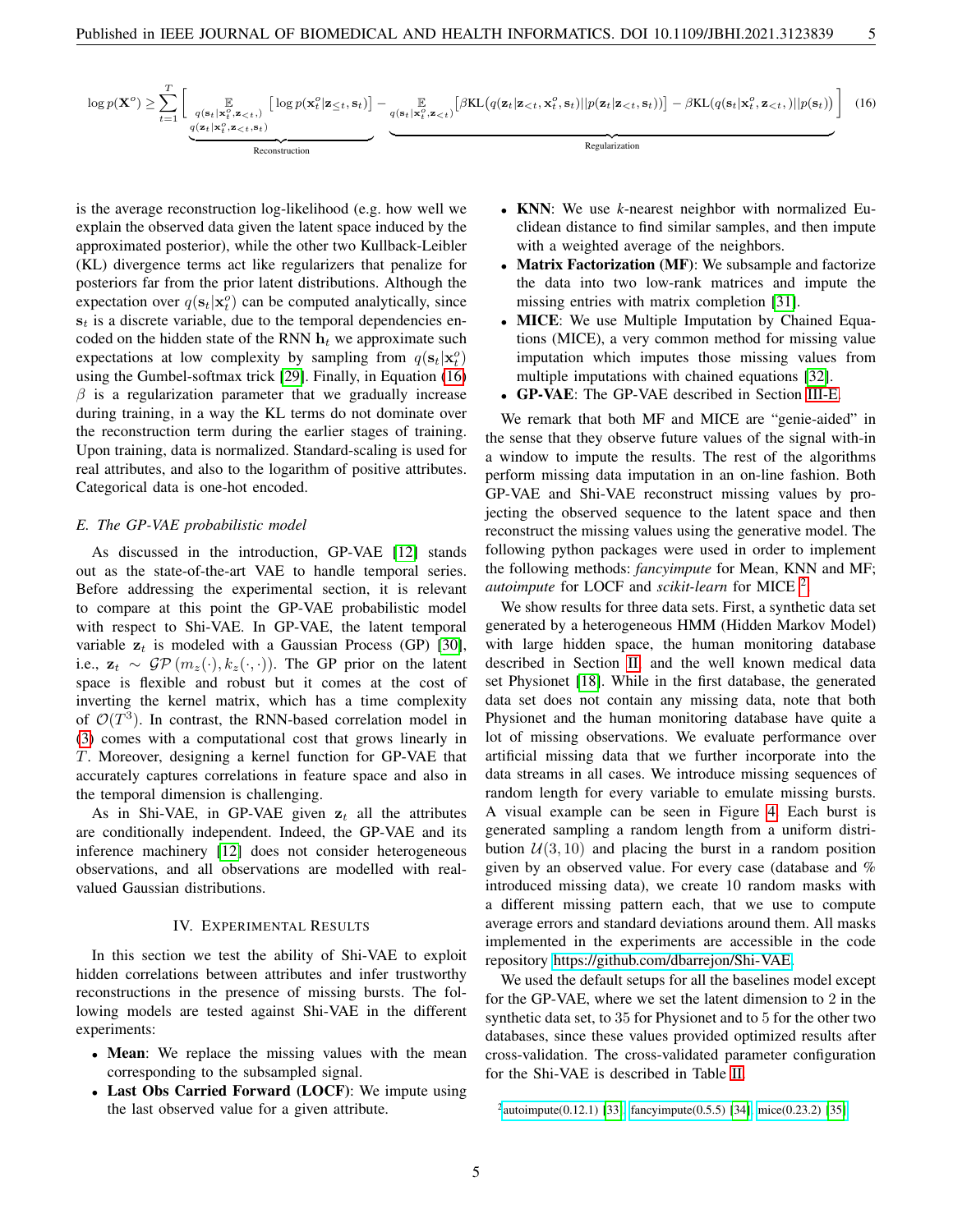<span id="page-5-0"></span>

Fig. 4: Generation of missing artificial bursts for different sequences. The red masks and the corresponding missing entries (black markers) indicate the bursts of missing data.

#### *A. Evaluation Metrics*

We use two different types of metrics to compare our models: standard error metrics and cross-correlation metrics between the ground-truth sequence and the reconstructed one. Before presenting the evaluation metrics, we will introduce some basic notation. Let us define  $X_d$  as a  $N \times T$  matrix where we compact the  $d$ -th attribute across all data points and time. This is the matrix before introducing the artificial missing bursts. The imputed matrix for such attribute is defined as  $\hat{\mathbf{X}}_d$  (equal to  $\mathbf{X}_d$  for non-missing entries). Therefore,  $x_{td}^n$  is the entry at time t and data point n of  $X_d$ .  $N_d$  is the number of missing entries in  $X_d$ .

*1) Error metrics:* : We use a different type of error depending on the type of data:

• Continuous data, *i.e.* real and positive: we consider the normalized root mean squared error (NRMSE) evaluated only at missing entries

$$
err(d) = \frac{\sqrt{1/N_d \sum_{n} \sum_{t} (x_{td}^n - \hat{x}_{td}^n)^2}}{\max(\mathbf{X}_d) - \min(\mathbf{X}_d)}.
$$
 (17)

• Binary data and categorical data: we consider the classification accuracy error evaluated at the missing entries.

$$
err(d) = \frac{1}{N_d} \sum_{n} \sum_{t} I(x_{td}^n \neq \hat{x}_{td}^n), \tag{18}
$$

where  $I(\cdot)$  is the indicator function.

The average imputation error for all the attributes is given by Error =  $1/D \sum_d err(d)$ , where D is the number of attributes.

*2) Cross Correlation:* : On temporal data sets, evaluating the performance of a given model based on standard error metrics might not be conclusive enough, as our experiments demonstrate. We augment our experiments by analyzing  $\phi(d)$ , which is defined as the sum of the cross correlation between any missing burst in  $X_d$  (a portion of a given row) and its corresponding imputation in  $\hat{\mathbf{X}}_d$ , normalized by the total number of missing entries  $N_d$ . To simplify notation, assume w and  $\hat{w}$  are the true and imputed values of a missing burst respectively in  $X_d$ , then we accumulate in  $c(\mathbf{w}, \hat{\mathbf{w}})$  the maximum value of the normalized cross correlation, i.e.

$$
c(\mathbf{w}, \hat{\mathbf{w}}) = \max[(\mathbf{w} - \mu_{\mathbf{w}}) \star (\hat{\mathbf{w}} - \mu_{\hat{\mathbf{w}}})],
$$
(19)

<span id="page-5-1"></span>

| Parameter                | Synthetic   | Physionet | Human Monitoring |
|--------------------------|-------------|-----------|------------------|
| Epochs                   | 100         | 100       | 100              |
| Annealing Epochs         | 20          | 20        | 50               |
| Dimension z              | 2           | 35        | 5                |
| Dimension h              | 10          | 10        | 10               |
| L                        | 3           | 10        | 3                |
| T                        | 100         | 48        |                  |
| Optimizer                | Adam        | Adam      | Adam             |
| Learning Rate            | $5e-3$      | $5e-3$    | $5e-3$           |
| <b>Activation Layers</b> | ReLU        | ReLU      | ReLU             |
| Split Train/Val/Test     | 800/100/100 | 4K/4K/4K  | 135/15/17        |
| <b>Batch Size</b>        | 64          | 64        | 64               |

TABLE II: Parameter configuration for the different experiments.

 $\star$  is the cross correlation operator, and  $\mu_{\bf w}$  is the average signal value during the burst.

Hence

$$
\phi(d) = \frac{\sum_{\mathbf{w}, \hat{\mathbf{w}} \in \mathbf{X}_d} c(\mathbf{w}, \hat{\mathbf{w}})}{N_d}
$$
(20)

We also report the average correlation across all attributes, *i.e.* Cross. Corr =  $1/D \sum_d \phi(d)$ .

#### *B. Synthetic Data set*

This data set is composed of  $N = 1000$  samples of length  $T = 100$  from a three-state HMM model. At each time instant the HMM produces four outputs of different nature: real, positive, binary and categorical. Each state is characterized by different emission distribution for each data type. The transition probabilities have been forced to be smooth, so that really abrupt changes are not likely to happen. Over the clean database, we generate missing masks with overall missing rates of 10%, 30% and 50%. For all the baselines, including the GP-VAE, we work with subsampled slots of length  $T = 50$ of every individual signal. For the Shi-VAE, we consider the whole signal.

In Figure [5](#page-6-0) we display both reconstruction errors per attribute at different missing rates (a) and cross correlation for the real and positive attributes (b). In terms of reconstruction error, GP-VAE obtains the best results for the continuous variables by a small margin compared to Shi-VAE. This is due to the GP-VAE assuming a fully Gaussian distribution. However, for the binary and categorical view their performance is the same. Their distance with respect to the other baselines is remarkable. On the other hand, in terms of cross correlation, observe in Figure [5](#page-6-0) (b) that Shi-VAE is able to reconstruct signals that are more correlated to the true distribution of the data. This raises an important question on how temporal models that are explicitly designed to impute missing values should be analyzed, whether it is more important to just focus on standard error metrics, or metrics considering temporal dependencies should be used when assessing the validity of temporal models.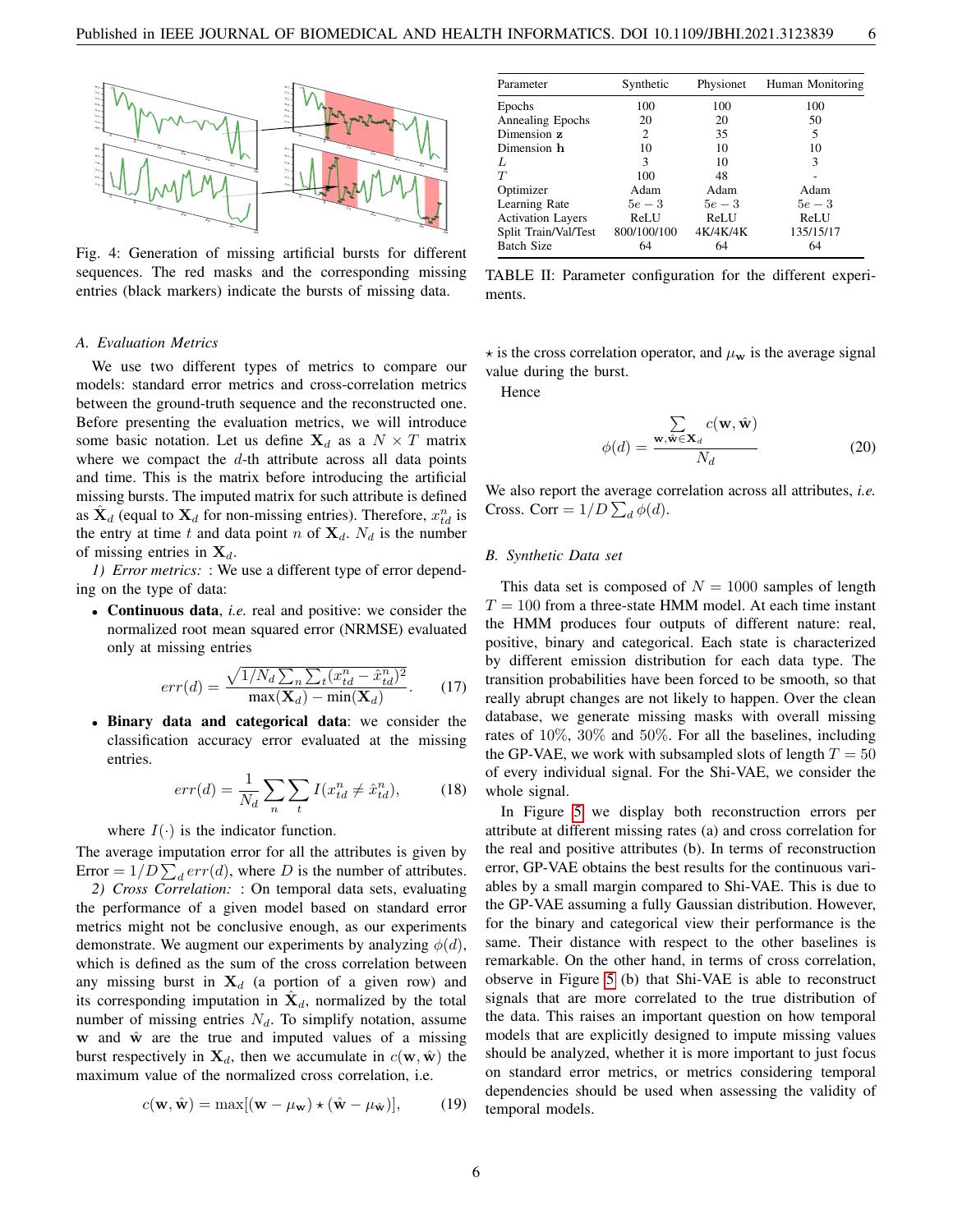<span id="page-6-0"></span>

<span id="page-6-2"></span>Fig. 5: Results for the synthetic data set. On the left part we show the imputation error for each variable and on the right part the cross correlation for the continuous variables at different missing rates.

| Model         | Avg. Error      | Cross. Corr        |
|---------------|-----------------|--------------------|
| Shi-VAE       | $0.064 + 0.003$ | $38.061 \pm 5.000$ |
| <b>GP-VAE</b> | $0.060 + 0.002$ | $31.414 \pm 1.016$ |

TABLE III: Physionet database results on the test set. For average error, lower is better. For cross correlation, larger is better.

#### *C. Physionet*

In this section, we compare both GP-VAE and Shi-VAE over the Physionet database [\[18\]](#page-8-17). The data set contains 12,000 patients which were monitored on the intensive care unit (ICU) for 48 hours each. Each signal is sampled once an hour, hence their length is  $T = 48$ . At each hour, there is a measurement of [3](#page-6-1)5 different variables<sup>3</sup> (heart rate, blood pressure, etc.), any number of which might be missing. We further introduce artificial burst missing data up to an overall fraction of 10%. Note that the dataset already contains a large fraction of missing values.

In Table [III](#page-6-2) we report GP-VAE and Shi-VAE average reconstruction error and average cross correlation. Observe that, as in the previous case, GP-VAE slightly improves the Shi-VAE in terms of average imputation error. However, Shi-VAE achieves a larger cross-correlation with respect to the ground-truth. To illustrate why reconstruction error can be a missleading metric when it comes to missing bursts, in the first row of Figure [6](#page-7-1) we display the imputation of both methods for different missing bursts located at different Physionet attributes. Missing values are indicated by markers in the true signal. Observe that, while GP-VAE tends to impute missing burst with smooth solutions, Shi-VAE imputations certainly follow the true dynamics of the signal. But this discrepancy is not reflected in the average reconstruction error. In addition, observe that the Shi-VAE uncertainty (shaded area around the imputed signal) is informative and varies along time, allowing to identify regions of large and small uncertainty. On the other hand, the GP-VAE uncertainty does not show such a desired behaviour.

Similar conclusions can be drawn from the next related experiment. In Figure [7](#page-7-2) we show one signal from the Physionet dataset, the real signal in green, the imputation from the Shi-VAE in blue and the imputation from the GP-VAE in orange. The first column on the right of each signal shows the distribution of the data with a histogram for the observed values of the signal, and the second column the distribution for the missing values (shown with black markers on the plot). The first row corresponds to the histogram that Shi-VAE produces, obtained by sampling from the model at each point. In the second row we do the same for the GP-VAE. We use the average of 10 samples produced by the models for the results. Below each histogram we show the corresponding average RMSE between the real samples and the imputed samples for each model. Observe that, while GP-VAE struggles to fit the real distribution even in the observed values, Shi-VAE provides a reasonably better result, being able to fit the two modes of the real distribution. This issue is not clearly reflected in the RMSE metric, which is not indeed very different between both models. On the contrary, the temporal correlation metric clearly shows the superior performance of Shi-VAE.

## *D. Human Monitoring Database*

Finally, we reproduce the experiment for the human monitoring database described in Section [II.](#page-1-1) The average fraction of artificially introduced missing rate per attribute is 15%. In this case the length of the temporal sequences for each patient is different. For Shi-VAE and GP-VAE, we pad with zeros to the right those sequences with a length smaller than the maximum sequence length in a batch. As described in Section [III-E,](#page-4-2) the GP-VAE complexity badly scales with the sequence length. To run GP-VAE in reasonably time, any sequence larger than 50

<span id="page-6-1"></span><sup>&</sup>lt;sup>3</sup>The list and definition of the attributes can be found in [\[18\]](#page-8-17).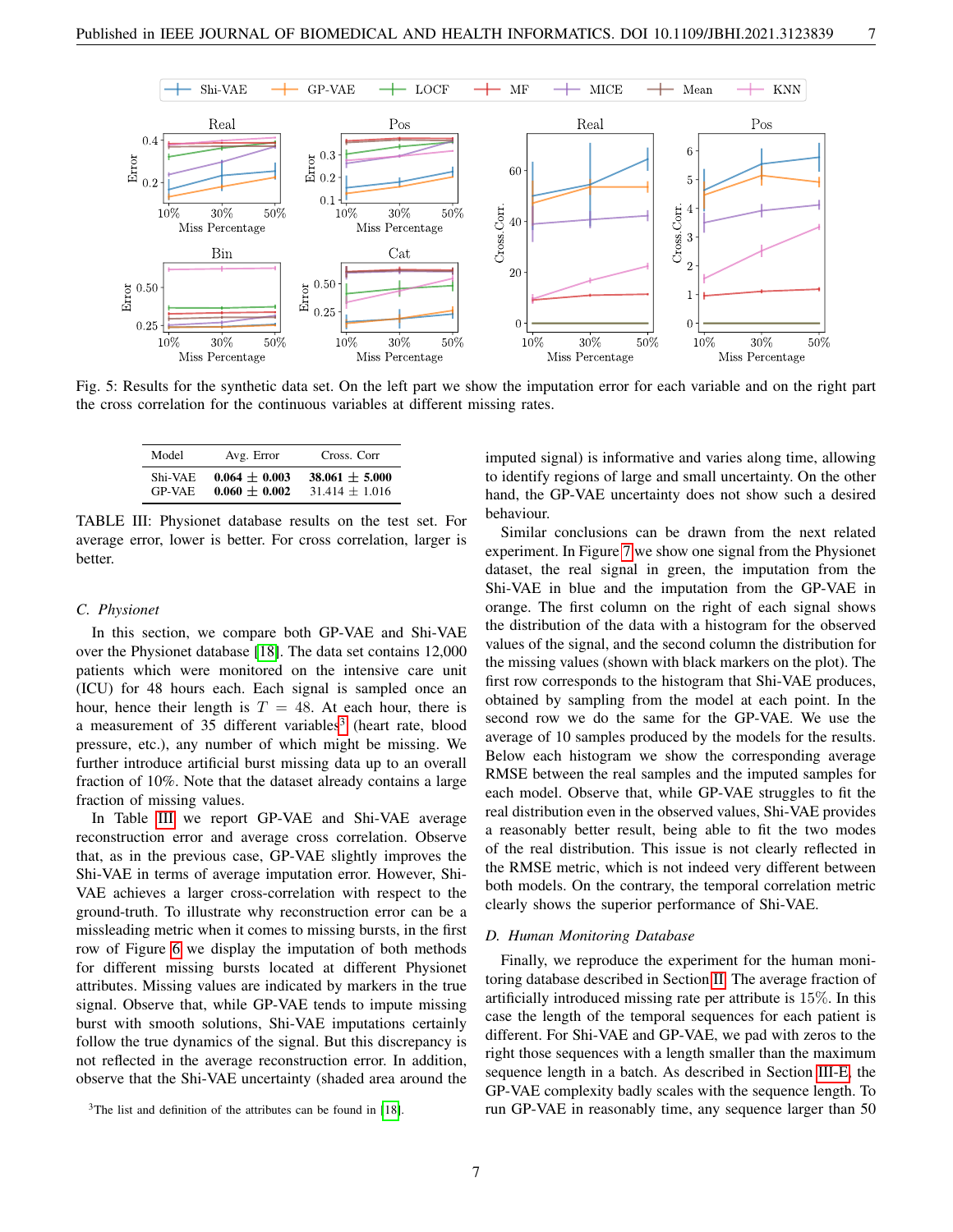<span id="page-7-1"></span>

Fig. 6: Shi-VAE and GP-VAE example reconstruction for different attributes over the Physionet dataset (upper row) and the human monitoring database (bottom row). Missing values are indicated by markers in the true signal.

<span id="page-7-2"></span>

Fig. 7: Comparison of Shi-VAE and GP-VAE using histograms and the evaluation metrics on missing and observed data. For RMSE (lower is better) and for cross-correlation metric (larger is better).

time steps is subsampled to fit this maximum length. Note that Shi-VAE does not suffer from such penalization with respect to sequence length.

In Table [IV,](#page-7-3) we report the error and cross correlation per attribute (seven of them, as described in Table [I\)](#page-1-3), and the overall average values. Observe that, systematically, Shi-VAE achieves the largest correlation per attribute. In the second row of Figure [6](#page-7-1) we show the imputation of both methods for different missing bursts located at different attributes. The robustness of the Shi-VAE can be observed in terms of the correlation between the imputed signal and the true one and in terms of the uncertainty along time, which tends to be larger

<span id="page-7-3"></span>

| Variable    | Model         | Error             | Cross Correlation |
|-------------|---------------|-------------------|-------------------|
| Average     | Shi-VAE       | $0.200 \pm 0.038$ | $0.369 \pm 0.140$ |
|             | <b>GP-VAE</b> | $0.184 \pm 0.022$ | $0.157 \pm 0.031$ |
| Distance    | Shi-VAE       | $0.201 \pm 0.012$ | $0.783 \pm 0.249$ |
|             | <b>GP-VAE</b> | $0.205 \pm 0.014$ | $0.389 \pm 0.092$ |
| Steps home  | Shi-VAE       | $0.170 \pm 0.054$ | $0.010 \pm 0.009$ |
|             | <b>GP-VAE</b> | $0.151 \pm 0.016$ | $0.011 \pm 0.009$ |
| Steps total | Shi-VAE       | $0.269 \pm 0.046$ | $0.444 \pm 0.181$ |
|             | <b>GP-VAE</b> | $0.268 \pm 0.044$ | $0.205 + 0.038$   |
| App usage   | Shi-VAE       | $0.113 \pm 0.014$ | $0.088 \pm 0.045$ |
|             | <b>GP-VAE</b> | $0.115 \pm 0.013$ | $0.039 \pm 0.008$ |
| Sport       | Shi-VAE       | $0.216 \pm 0.086$ | $0.013 \pm 0.005$ |
|             | <b>GP-VAE</b> | $0.121 \pm 0.030$ | $0.009 \pm 0.004$ |
| Sleep       | Shi-VAE       | $0.063 \pm 0.010$ | $0.034 \pm 0.016$ |
|             | <b>GP-VAE</b> | $0.059 + 0.010$   | $0.013 + 0.003$   |
| Vehicle     | Shi-VAE       | $0.372 \pm 0.043$ | $1.215 \pm 0.477$ |
|             | <b>GP-VAE</b> | $0.370 \pm 0.028$ | $0.436 \pm 0.064$ |

TABLE IV: Results for each variable for the human monitoring data set.

for those points in time for which the Shi-VAE mode is far from the true value. Again, such a behavior is not provided by GP-VAE.

#### V. DISCUSSION

<span id="page-7-0"></span>In this work we propose Shi-VAE, a deep generative model that handles temporal and heterogeneous streams of data in the presence of missing data. While GP-VAE badly scales with long time series, Shi-VAE handles long term dependencies by encapsulating the temporal information into the continuous latent code z by using RNN architectures. Having a hierarchi